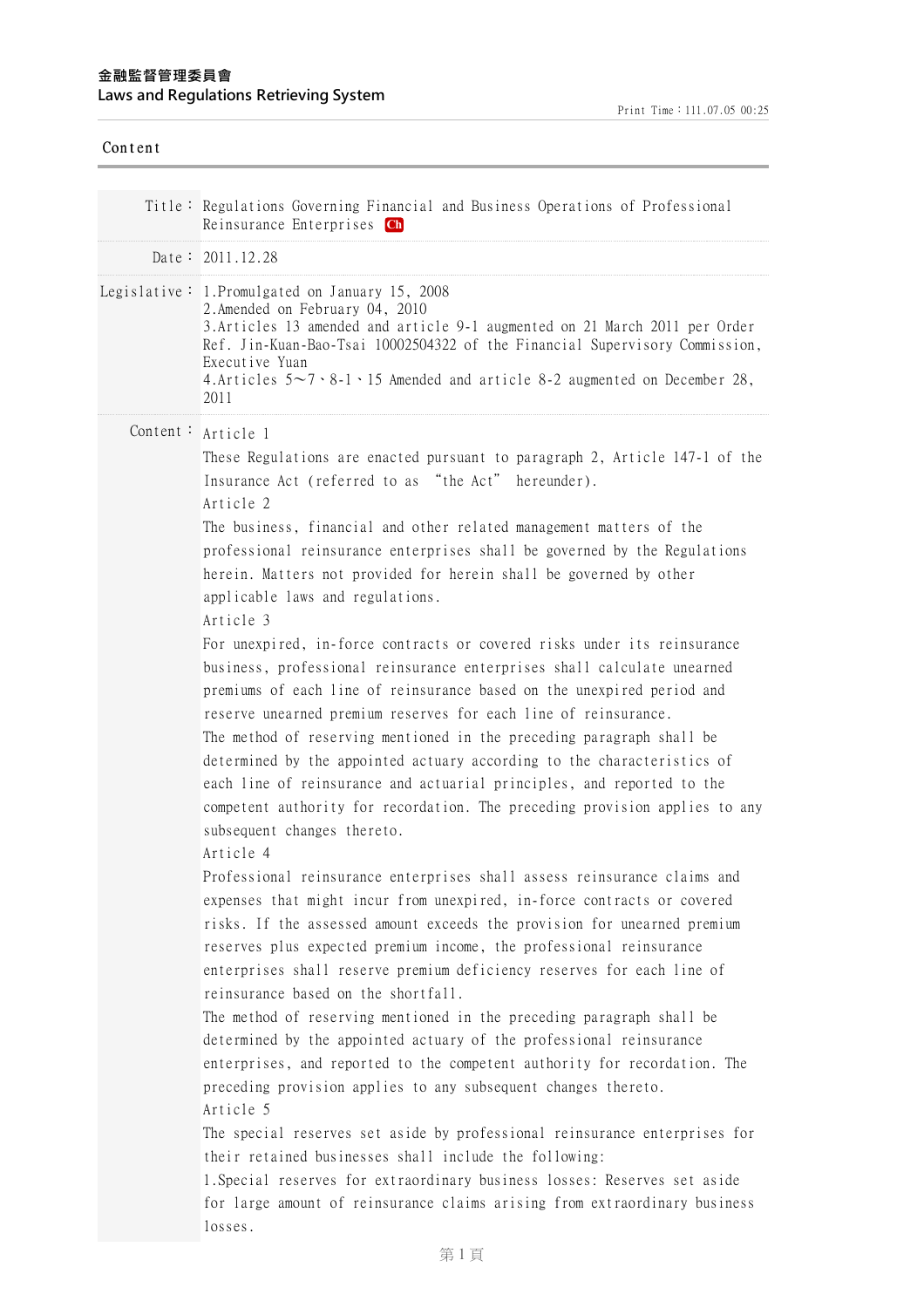2.Special reserves for fluctuation of risks: Reserves reserve for extraordinary changes in loss ratio or in reinsurance claims under the line of reinsurance.

3.Special reserves for other special needs: The methods of increasing and releasing reserves and the cap of accumulated reserve shall be pre-approved by the competent authority.

Extraordinary business losses referred to in subparagraph 1 of the preceding paragraph means losses arising from any of the following events and the accumulated retained reinsurance claims in a single event total reach NT\$100 million or more:

1.A ceding insurer is subject to bankruptcy or liquidation proceedings, or involved in lawsuit or other extraordinary events, and the professional reinsurance enterprises are obligated to continue the payment of reinsurance claims and expenses for their outstanding liabilities. 2.Typhoon, earthquake, flood, tsunami or other natural disasters. 3.Air crash, conflagration, war, terrorist attack or other man-made disasters.

The term "retained reinsurance claim" in the preceding paragraph includes paid, reported but not paid, and incurred but not reported (IBNR) reinsurance claims.

The amount of special reserves as specified in Paragraph 1 hereof set aside each year less income tax pursuant to Statement of IAS No.12 shall be recorded in the account of "Special Reserve" under "Owner's Equity." The amount of special reserves as specified in Paragraph I recorded in the account of "Special Reserve" under "Liabilities" before December 31st, 2012 less income tax pursuant to Statement of IAS No. 12 shall be recorded in the account of "Special Reserve" under "Owner's Equity" on January 1st, 2013, unless otherwise specified by the competent authority for monitoring purposes.

Article 6

Professional reinsurance enterprises shall reserve or dispose special reserves for extraordinary business losses for retained business according to the following provisions:

1.The provision for special reserves for extraordinary business losses shall be one (1) percent of the retained reinsurance premium. The provision ratio shall be increased to three (3) percent for extraordinary business losses involving earthquake, war or terrorist attack.

2.In case of an extraordinary business losses, the portion of retained reinsurance claim that exceeds NT\$100 million may be offset by special reserves for extraordinary business losses.

3.Where the special reserves for extraordinary business losses has been reserved for more than fifteen (15) years, the appointed actuary may evaluate and draft a releasing reserves mechanism and report such mechanism and any subsequent changes thereto to the competent authority for recordation.

The amount that can be offset or released as provided in subparagraph 2 or 3 of the preceding paragraph less income tax pursuant to Statement of IAS No. 12 may be offset or released by or from special reserves for extraordinary business losses recorded in the account of "Special Reserve" under "Owner's Equity."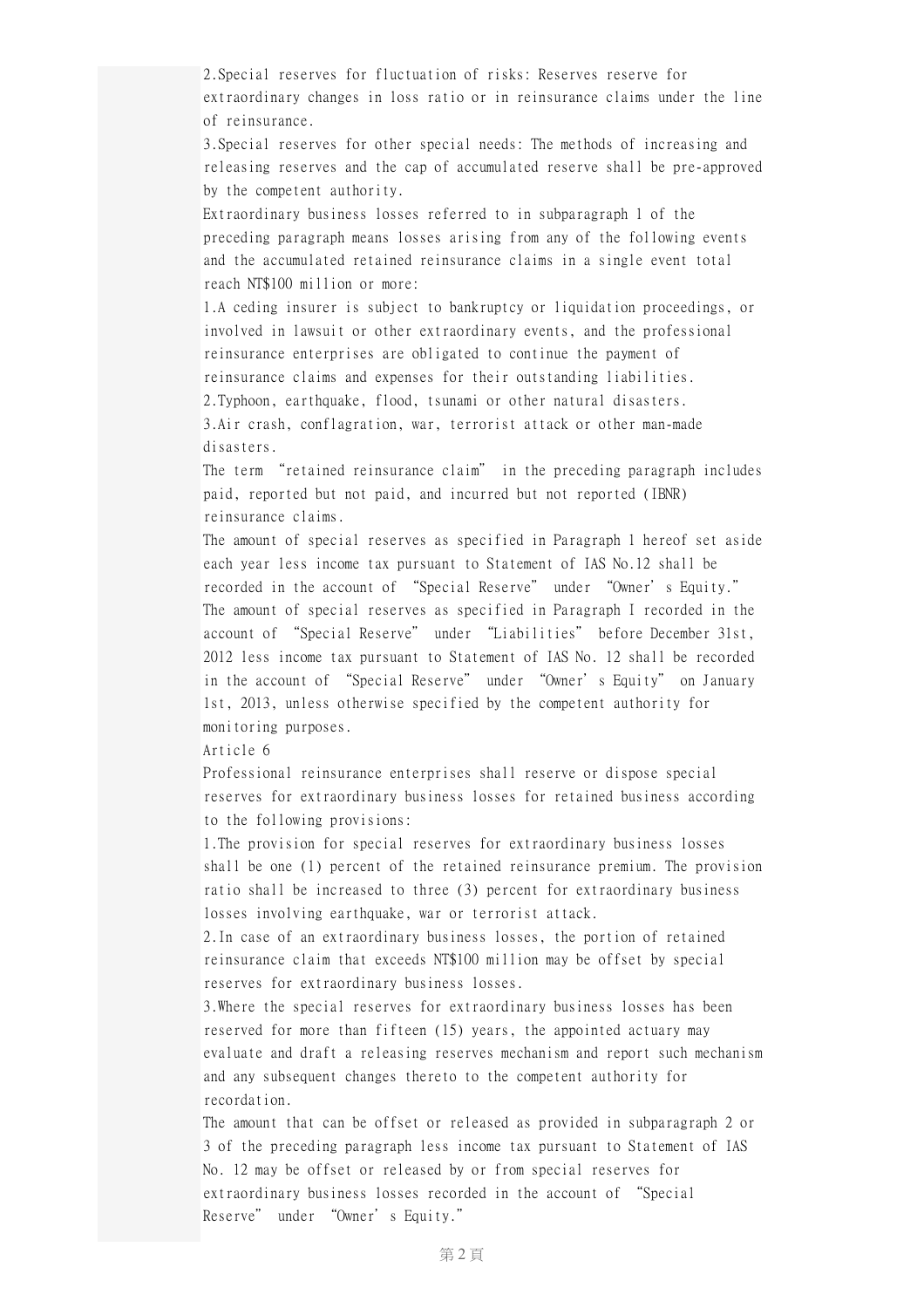Article 7

Professional reinsurance enterprises shall, by each line of reinsurance, reserve or dispose special reserves for fluctuation of risks for their retained businesses according to the following provisions: 1.If the incurred loss ratio calculated based on the amount of retained reinsurance claim minus the offset by special reserves for extraordinary business losses for the line of reinsurance is lower than the average incurred loss ratio in the past fifteen (15) fiscal years, the professional reinsurance enterprises shall reserve special reserves for fluctuation of risks in an amount at no less than thirty (30) percent of the difference. 2.If the incurred loss ratio calculated based on the amount of retained reinsurance claim minus the offset by special reserves for extraordinary business losses for the line of reinsurance exceeds the average incurred loss ratio in the past fifteen (15) fiscal years, the professional reinsurance enterprises shall release special reserves for fluctuation of risks in an amount equal to the excess portion.

3.In the event that the accumulated amount of special reserves for fluctuation of risks exceeds 60% of the retained earned premium, the amount in excess shall be subject to recovery under the applicable rules. The amount that can be offset or released as provided in subparagraph 2 or 3 of the preceding paragraph less income tax pursuant to Statement of IAS No. 12 may be offset or released by or from special reserves for fluctuation of risks recorded in the account of "Special Reserve" under "Owner's Equity."

Article 8

Professional reinsurance enterprises shall calculate loss reserves including reported but not paid and incurred but not reported (IBNR) for its reinsurance business based on past claim experience and loss adjustment expenses incurred for each line of reinsurance according to actuarial principles. Reserves for reported but not paid reinsurance claims shall be estimated and reserved on a case-by-case basis based on relevant information.

The method of reserving mentioned in the preceding paragraph will be evaluated and determined by the appointed actuary, and reported to the competent authority for recordation. The preceding provision applies to any subsequent changes thereto.

The loss reserves in the preceding paragraph should be released in the following year and then calculated and reserved again based on the currentyear information.

Article 8-1

Professional reinsurance enterprises shall carry out adequacy test for a recognized insurance liability based on the current estimate of its future cash flows on the balance sheet date for insurance contracts that must undergo liability adequacy test in accordance with IFRS No. 4. If the test result shows that the carrying amount of the insurance liability is inadequate, a liability adequacy reserve shall be set aside for the amount of shortfall.

The method used for conducting liability adequacy test as provided in the preceding paragraph shall comply with relevant principles of actuarial practice.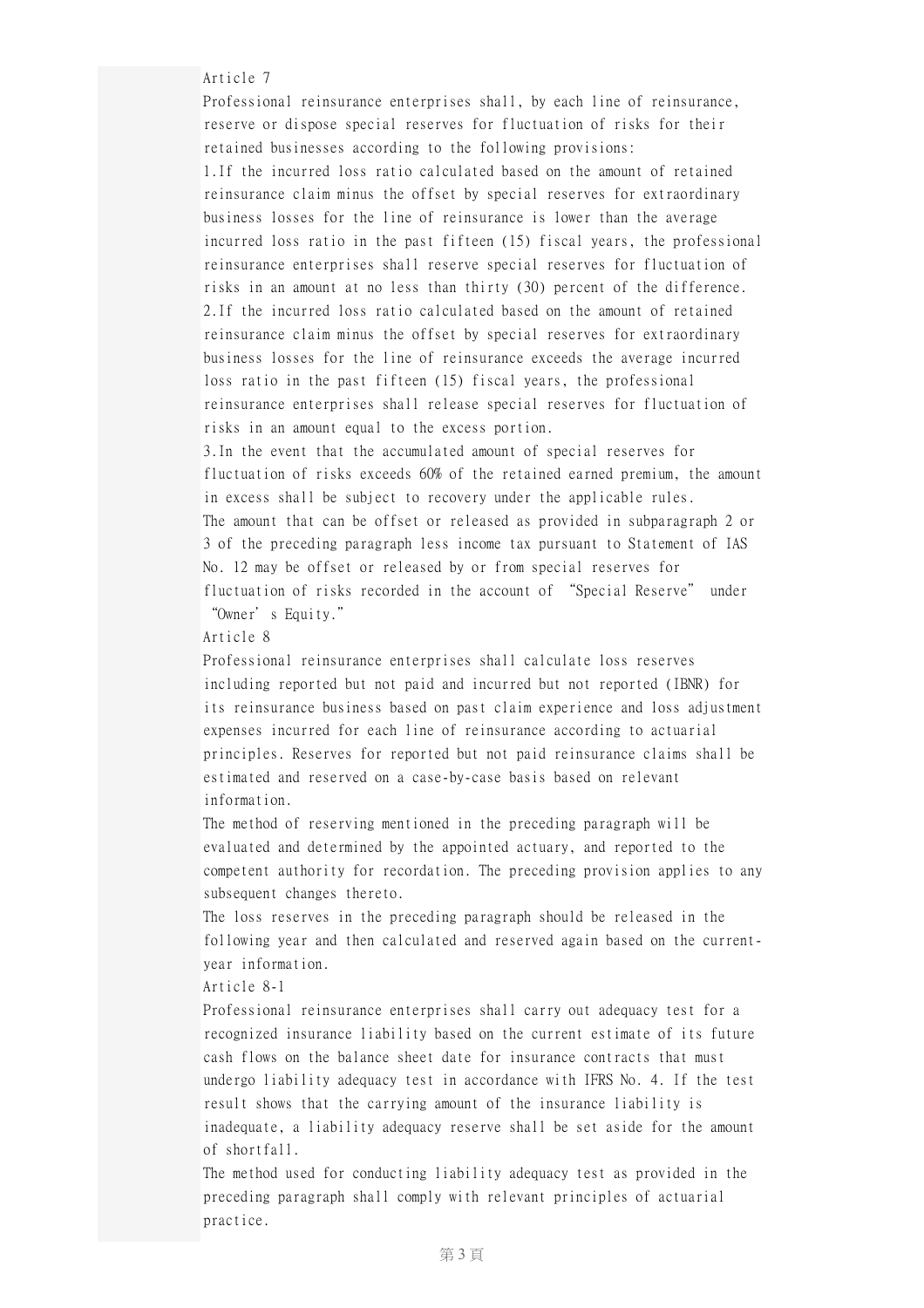Article 8-2

Professional reinsurance enterprises set aside special reserves as required by the competent authority shall be recorded in the account of Special Reserve under Insurance Liability.

The recovery of the aforementioned special reserves shall be subject to the prior approval of the competent authority. Article 9

Unless it is otherwise provided in other laws and regulations and liability adequacy reserve, professional reinsurance enterprises shall set aside reserves for its assumed reinsurance business, retrocession business, and retained business in accordance with these Regulations. The professional reinsurance enterprises shall also prepare related statements according to the accounting system or accounting principles approved by the competent authority, and record the information in a separate account book. At the end of each fiscal year, the professional reinsurance enterprises shall also file with the competent authority actuary-certified information on reserves it has reserved for its assumed reinsurance business and retained business for the year according to the format and contents specified by the competent authority.

Article 9-1

Where a professional reinsurance enterprise undertakes reinsurance business that assumes life insurance with insurance period over one year and where the ceding company recognizes such ceded liability reserve under its reinsurance asset of balance sheet, the professional reinsurance enterprise shall calculate and recognize the liability reserve in accordance with the insurance product statement of calculation for which the ceding company has been approved, submit for approval and record, or submit for review and recordation by the competent authority. The sum of such liability reserve and the liability reserve retained by the ceding company shall not be less than the total amount of liability reserve to be recognized in accordance with Regulations Governing Insurance Enterprises for Setting Aside Various Reserves.

The reserve recognized in the preceding paragraph shall be duly presented or disclosed on its financial statements and supervision reports. Article 10

The foreign investment of professional reinsurance enterprises shall not exceed sixty (60) percent of its funds and is not subject to the limitation stipulated in Article 146-4 of the Act.

Article 11

Professional reinsurance enterprises shall produce a prospectus according to the following rules and post it on company website or make the document available at its business places:

1.The first page of the prospectus should state the company name and basis for making public the prospectus;

2.The company profile section should state company address, telephone, fax number, name of person-in-charge, and in the case of a foreign insurance enterprise, in addition principal business place, time of establishment and amount of capital;

3.Financial information should include balance sheets and income statements for the last three fiscal years, audited and certified by a certified